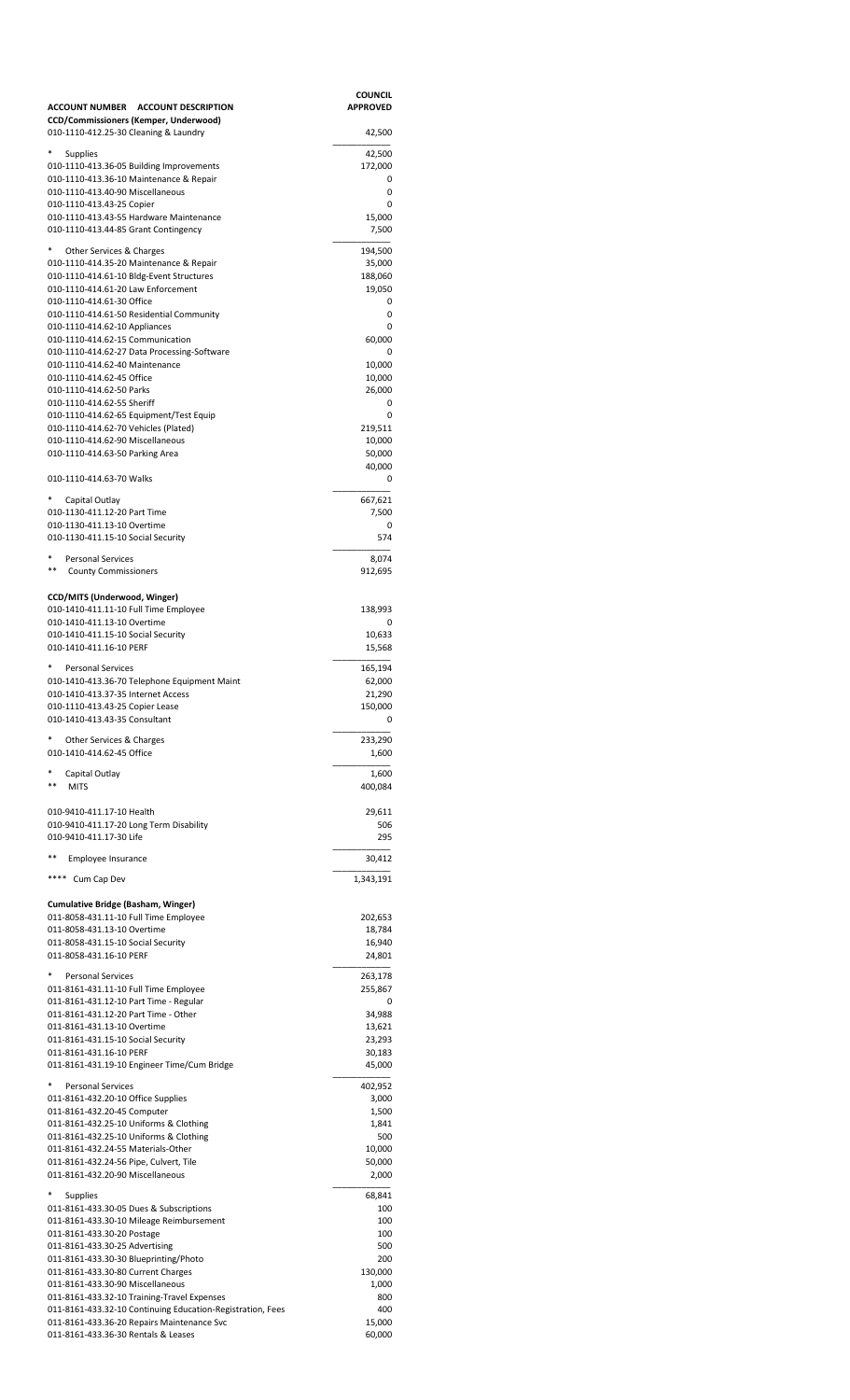|                                                                                            | <b>COUNCIL</b>           |
|--------------------------------------------------------------------------------------------|--------------------------|
| ACCOUNT NUMBER ACCOUNT DESCRIPTION<br>011-8161-433.38-20 Utility-Bridge Lights             | <b>APPROVED</b><br>6,200 |
| 011-8161-433.38-20 Liability                                                               | 4,848                    |
| 011-8161-433.42-11 Legal Professional                                                      | 2,500                    |
| 011-8161-433.42-20 Engineering                                                             | 200,000                  |
| 011-8161-433.42-21 Bridge Inspect/Re-inspect<br>011-8161-433.43-50 Maintenance             | 200,000<br>50,000        |
| 011-8161-433.43-53 Guardrail Rehabilitation                                                | 100,000                  |
| Other Services & Charges                                                                   | 771,748                  |
| 011-8161-434.62-90 Miscellaneous                                                           | 125,000                  |
| Capital Outlay                                                                             | 125,000                  |
| 011-8161-434.65-05 Right of Way                                                            | 40,000                   |
| 011-8161-434.66-05 Bridge Rehabilitation<br>011-8161-434.66-10 Infrastructure - Bridges    | 250,000<br>0             |
| 011-8161-434.66-15 Bridge Repairs-Miscellaneous                                            | 10,000                   |
| 011-8161-434.68-05 Culvert Rehabilitation                                                  | 0                        |
| 011-8161-434.68-06 Culvert Repairs                                                         | 50,000                   |
| 011-8161-434.68-10 Infrastructure - Culverts<br>011-8161-434.68-15 Drains & Misc. Culverts | 168,000<br>0             |
|                                                                                            |                          |
| *<br>Capital Outlay<br>011-9410-411.17-10 Health                                           | 518,000                  |
| 011-9410-411.17-20 Long Term Disability                                                    | 170,415<br>1,568         |
| 011-9410-411.17-30 Life                                                                    | 984                      |
| 011-9410-411.17-40 Unemployment                                                            | 1,500                    |
| 011-9410-411.17-50 Workers Compensation                                                    | 20,195                   |
| **<br>Employee Insurance                                                                   | 194,662                  |
| **** Cumulative Bridge                                                                     | 2,344,381                |
| Jail Lease                                                                                 |                          |
| 020-0110-493.44-20 Jail Lease                                                              | 1,132,000                |
| Other Services & Charges                                                                   | 1,132,000                |
| ****<br>Jail Lease Rental                                                                  | 1,132,000                |
|                                                                                            |                          |
| Rainy Day<br>099-0410-413-52-20 Rainy Day -Infrastructure Non Hwy                          | 0                        |
|                                                                                            |                          |
| 099-0430-413.52-20 Drainage Projects                                                       | 0                        |
| Other Services & Charges<br>$***$<br>Surveyor                                              | 0<br>0                   |
|                                                                                            |                          |
| 099-8061-432.24-55 Materials-Other                                                         | 0                        |
| Supplies                                                                                   | 0                        |
| 099-8061-433.51-90 Rental-Miscellaneous<br>099-8061-433.30-80 Current Charges              | υ                        |
|                                                                                            |                          |
| Other Services & Charges<br>099-8062-434.66-10 Infrastructure-Bridges                      | 0<br>0                   |
| 099-8062-434.68-10 Infrastructure-Culverts                                                 | 0                        |
| Capital Outlay                                                                             | 0                        |
| 099-8063-434.62-90 Miscellaneous                                                           | 0                        |
| Capital Outlay                                                                             | 0                        |
| Highway<br>**                                                                              | 0                        |
| Rainy Day Fund - Econ Dev                                                                  | 0                        |
| Highway (Basham, Winger)                                                                   |                          |
| 101-8059-431.10-30 Appointed Official                                                      | 150,565                  |
| 101-8059-431.11-10 Full Time Employee                                                      | 190,617                  |
| 101-8059-431.13-10 Overtime                                                                | 7,442                    |
| <b>Personal Services</b>                                                                   | 348,624                  |
| 101-8060-431.10-30 Appointed Official                                                      | 63,078                   |
| 101-8060-431.11-10 Full Time Employee                                                      | 169,881                  |
| 101-8060-431.13-10 Overtime                                                                | 11,526                   |
| <b>Personal Services</b>                                                                   | 244,485                  |
| 101-8060-432.20-10 Office Supplies                                                         | 3,000                    |
| 101-8060-432.20-45 Computer                                                                | 500                      |
| Supplies                                                                                   | 3,500                    |
| 101-8060-433.30-20 Postage                                                                 | 1,150                    |
| 101-8060-433.30-25 Advertising                                                             | 600                      |
| 101-8060-433.30-30 Blueprinting/Photo<br>101-8060-433.30-45 Drug & Alcohol Testing         | 350<br>1,700             |
| 101-8060-433.32-10 Travel                                                                  | 5,000                    |
| 101-8060-433.43-80 Service-Office Equip                                                    | 5,000                    |
| Other Services & Charges                                                                   | 13,800                   |
| 101-8061-431.11-10 Full Time Employee                                                      | 1,038,299                |
| 101-8061-431.12-20 Part Time - Other                                                       | 104,076                  |
| 101-8061-431.13-10 Overtime<br>101-8061-431.15-10 Social Security                          | 114,132<br>0             |
| 101-8061-431.16-10 PERF                                                                    | 0                        |
| 101-8061-431.19-10 Engineer Time/Cum Bridge                                                | 45,000                   |
| <b>Personal Services</b>                                                                   | 1,301,507                |
| 101-8061-432.22-50 Parts Equipment                                                         | 140,000                  |
| 101-8061-432.22-60 Tires                                                                   | 5,000                    |
| 101-8061-432.24-50 Stone & Gravel<br>101-8061-432.24-55 Materials-Other                    | 50,000<br>50,000         |
| 101-8061-432.24-70 Materials-Bituminous+Oil                                                | 50,000                   |
| 101-8061-432.24-85 Other Supplies                                                          | 5,000                    |
| Supplies                                                                                   | 300,000                  |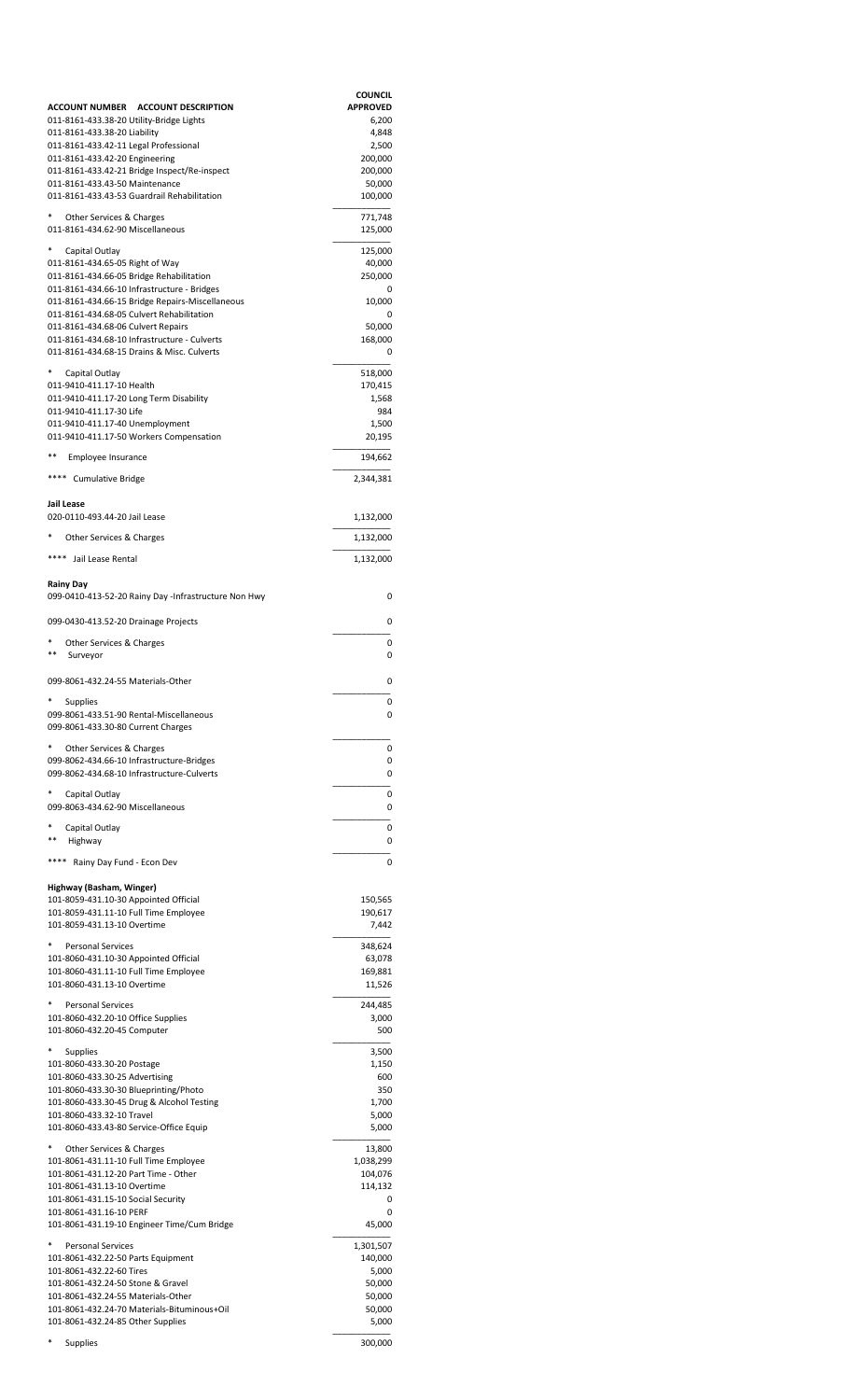| ACCOUNT NUMBER ACCOUNT DESCRIPTION                                             | <b>COUNCIL</b><br><b>APPROVED</b> |
|--------------------------------------------------------------------------------|-----------------------------------|
| 101-8061-433.42-60 Property/Drainage Tax                                       | 5,000                             |
| 101-8061-433.51-20 Machinery & Equipment                                       | 5,000                             |
| 101-8061-433.51-20 Machinery & Equipment-Snow Removal                          | 5,000                             |
| 101-8061-433.51-90 Miscellaneous                                               | 200,000                           |
| Other Services & Charges                                                       | 215,000                           |
| 101-8063-431.11-10 Full Time Employee                                          | 213,068                           |
| 101-8063-431.13-10 Overtime<br>101-8063-431.15-10 Social Security              | 24,138<br>159,642                 |
| 101-8063-431.16-10 PERF                                                        | 222,068                           |
|                                                                                |                                   |
| <b>Personal Services</b><br>101-8063-432.22-20 Gas & Oil                       | 618,916<br>10,000                 |
| 101-8063-432.22-65 Maintainer Blades                                           | 5,000                             |
| 101-8063-432.25-10 Uniforms & Clothing                                         | 19,000                            |
| Supplies                                                                       | 34,000                            |
| 101-8063-433.30-05 Dues & Subscriptions                                        | 500                               |
| 101-8063-433.30-90 Miscellaneous                                               | 15,000                            |
| 101-8063-433.32-10 Travel                                                      | 2,000                             |
| 101-8063-433.36-20 Repairs Maintenance Svc<br>101-8063-433.37-70 Trash Removal | 2,500                             |
| 101-8063-433.37-90 Miscellaneous                                               | 2,500<br>25,000                   |
| 101-8063-433.38-20 Liability                                                   | 40,000                            |
| 101-8063-433.38-30 Property                                                    | 4,100                             |
| 101-8063-433.38-40 Vehicle                                                     | 70,000                            |
| 101-8063-433.38-50 Self<br>101-8063-433.40-07 Repairs-Svc. Equip               | 20,000<br>10,000                  |
| 101-8063-433.40-40 Tires                                                       | 5,000                             |
|                                                                                |                                   |
| Other Services & Charges<br>101-8063-434.61-45 Highway                         | 196,600<br>75,000                 |
| 101-8063-434.62-90 Miscellaneous                                               | 75,000                            |
|                                                                                |                                   |
| Capital Outlay<br>101-9410-411.17-10 Health                                    | 150,000                           |
| 101-9410-411.17-20 Long Term Disability                                        | 627,090<br>6,901                  |
| 101-9410-411.17-30 Life                                                        | 4,330                             |
| 101-9410-411.17-40 Unemployment                                                | 1,500                             |
| 101-9410-411.17-50 Workers Compensation                                        | 75,862                            |
| $***$<br>Employee Insurance                                                    | 715,683                           |
| **** County Highway                                                            |                                   |
|                                                                                | 4,142,115                         |
| Local Road & Street (Basham, Winger)                                           |                                   |
| 102-8260-432.20-10 Office Supplies                                             | 0                                 |
| <b>Supplies</b>                                                                | 0                                 |
| 102-8260-433.42-11 Legal Professional                                          | 3,000                             |
| 102-8260-433.30-25 Advertising                                                 | 1,500                             |
| 102-8260-433.30-30 Blueprinting/Photo                                          | 0                                 |
| Other Services & Charges                                                       | 4,500                             |
| 102-8261-432.24-55 Materials-Other                                             | 150,000                           |
| 102-8261-432.23-20 Paint                                                       | 80,000                            |
| 102-8261-432.24-10 Road Signs<br>102-8261-432.24-54 Materials-Construction     | 31,500<br>3,000                   |
| 102-8261-432.24-80 Engineering                                                 | 2,000                             |
| 102-8261-432.24-85 Other Supplies                                              | 65,000                            |
|                                                                                | 331,500                           |
| Supplies<br>102-8261-433.30-80 Current Charges                                 | 150,000                           |
| 102-8261-433.36-15 Pavement Marking Prog                                       | 15,000                            |
| 102-8261-433.36-36 Engineering Svcs                                            | 100,000                           |
| 102-8261-433.36-90 Miscellaneous                                               | 1,000                             |
| 102-8261-433.43-50 Maintenance<br>102-8261-433.51-20 Machinery & Equipment     | 2,000<br>150,000                  |
|                                                                                |                                   |
| Other Services & Charges                                                       | 418,000                           |
| 102-8262-434.65-05 Infrastructure<br>102-8262-434.67-10 Infrastructure         | 0<br>0                            |
| 102-8262-434.67-05 Rehab/Repair                                                | 125,000                           |
| 102-8262-434.67-05 Rehab/Repair                                                |                                   |
| 102-8262-434.64-10 Infrastructure                                              | 10,000                            |
| Capital Outlay                                                                 | 135,000                           |
| 102-8263-432.20-60 Operating                                                   | 500                               |
| 102-8263-432.24-30 Safety Supplies                                             | 3,000                             |
| Supplies                                                                       | 3,500                             |
| 102-8263-433.37-15 Utilities-Lighting Road                                     | 1,200                             |
| 102-8263-433.36-20 Repairs Maintenance Svc                                     | 500                               |
| 102-8263-433.30-05 Dues & Subscriptions                                        | 500                               |
| Other Services & Charges                                                       | 2,200                             |
| 102-8263-434.62-25 Data Processing                                             | 4,000                             |
| 102-8263-434.62-90 Miscellaneous                                               | 1,000                             |
| Capital Outlay                                                                 | 5,000                             |
| Local Road & Street                                                            |                                   |
|                                                                                | 899,700                           |
| <b>Excise Surtax</b>                                                           |                                   |
| 105-8261-432.24-55 Materials-Other                                             | 800,000                           |
| Supplies                                                                       | 800,000                           |
| 105-8261-433.30-80 Current Charges                                             | 200,000                           |
| Other Services & Charges                                                       |                                   |
| 105-8261-434.67-90 Infrastructure-Paving                                       | 200,000<br>200,000                |
|                                                                                |                                   |
| *<br>Capital Outlay                                                            | 200,000                           |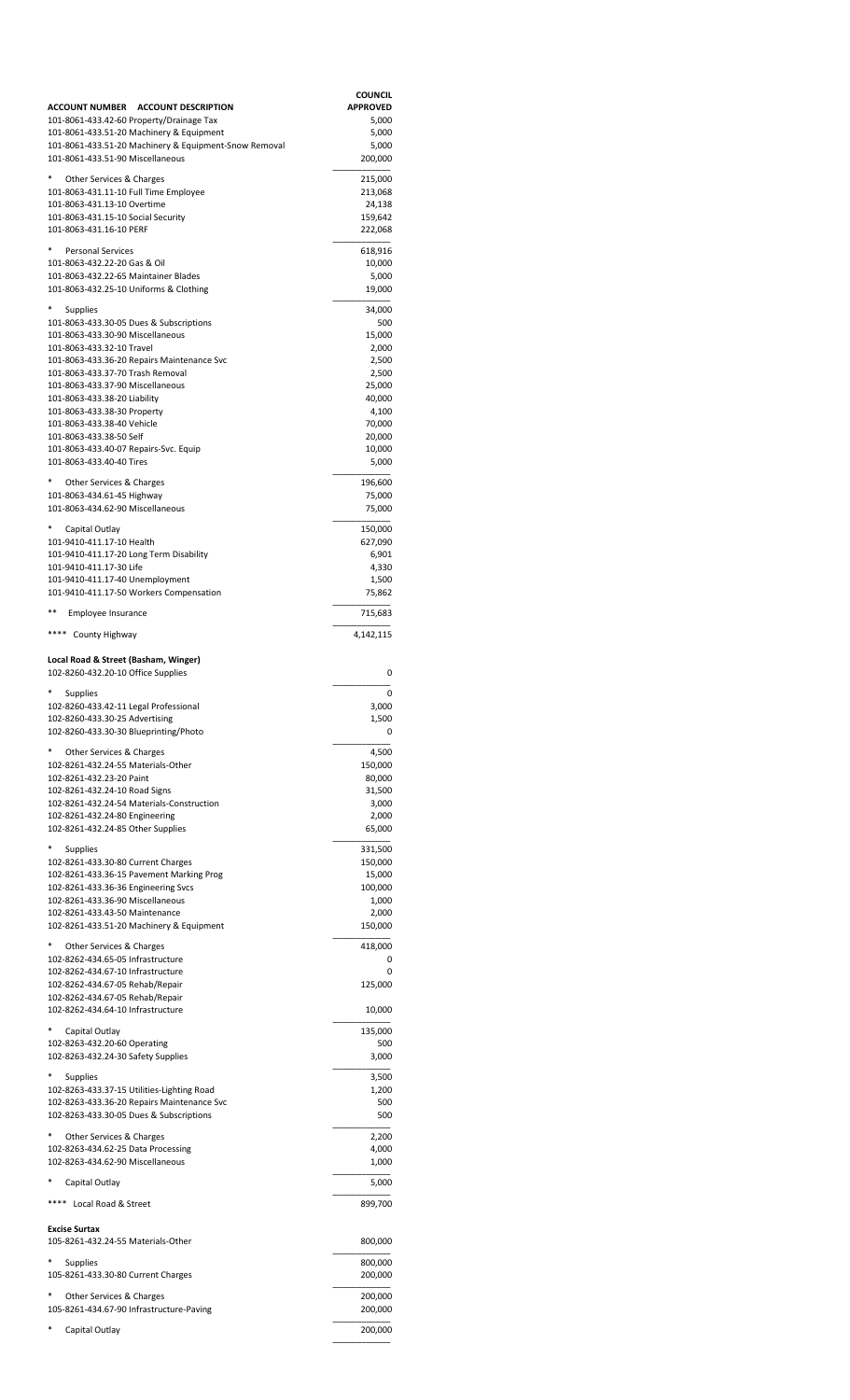| ACCOUNT NUMBER ACCOUNT DESCRIPTION<br>**** Excise Surtax                                             | <b>COUNCIL</b><br><b>APPROVED</b><br>1,200,000 |
|------------------------------------------------------------------------------------------------------|------------------------------------------------|
| Wheel Tax<br>106-8261-432.24-55 Materials-Other                                                      | 100,000                                        |
|                                                                                                      |                                                |
| Supplies                                                                                             | 100,000                                        |
| **** Wheel Tax<br><b>Clerks Record Perpetuation (Kemper, Gutwein)</b>                                | 100,000                                        |
| 160-5810-411.12-20 Part Time                                                                         | 37,000                                         |
| 160-5810-411.15-10 Social Security                                                                   | 2,831                                          |
| <b>Personal Services</b>                                                                             | 39,831                                         |
| 160-5810-412.20-10 Office Supplies                                                                   | 0                                              |
| *<br>Supplies<br>160-5810-413.25-46 Equip Repair/Maintenance                                         | 0<br>7,500                                     |
| 160-5810-413.30-60 Software                                                                          | 12,000                                         |
| 160-5810-413.30-90 General Operating-Misc<br>160-5810-413.43-30 Microfilm                            | 0<br>15,000                                    |
| Other Services & Charges                                                                             | 34,500                                         |
| 160-5810-414.62-90 Miscellaneous                                                                     | 0                                              |
| Capital Outlay                                                                                       | 0                                              |
| **** Clerks Record Perpet                                                                            | 74,331                                         |
|                                                                                                      |                                                |
| Clerk IV-D (Kemper, Gutwein) Does not REQUIRE appropriation<br>162-5810-411.11-10 Full Time Employee | 35,047                                         |
| 162-5810-411.12-20 Part Time<br>162-5810-411.15-10 Social Security                                   | 20,000<br>4,212                                |
| 162-5810-411.16-10 PERF                                                                              | 3,926                                          |
| *<br><b>Personal Services</b>                                                                        | 63,185                                         |
| 162-5810-412.20-10 Office Supplies                                                                   | 0                                              |
| Supplies                                                                                             | 0                                              |
| 162-5810-413.32-10 Travel & Training<br>162-5810-413.42-10 Other Professional Servic                 | 0<br>10,200                                    |
| *<br>Other Services & Charges                                                                        | 10,200                                         |
| 162-5810-414.62-90 Miscellaneous                                                                     | 0                                              |
| *<br>Capital Outlay                                                                                  | 0                                              |
| 162-9410-411.17-10 Health<br>162-9410-411.17-20 Long Term Disability                                 | 7,264<br>128                                   |
| 162-9410-411.17-30 Life                                                                              | 98                                             |
| **<br>Employee Insurance                                                                             | 7,490                                          |
| **** IV-D 10-99 Child Support                                                                        | 80,875                                         |
| Plat Book (Basham, Winger)                                                                           |                                                |
| 165-0110-411.12-10 Part Time - Regular                                                               | 28,905                                         |
| 165-0110-411.13-10 Overtime<br>165-0110-411.15-10 Social Security                                    | 0<br>2,212                                     |
| <b>Personal Services</b>                                                                             | 31,117                                         |
| 165-0110-412.20-10 Office Supplies                                                                   | 1,000                                          |
| *<br>Supplies                                                                                        | 1,000                                          |
| 165-0110-413.32-10 Travel & Training<br>165-0110-413.36-50 Rebinding                                 | 1,500<br>500                                   |
| 165-0110-413.42-75 Salary Support                                                                    | 10,000                                         |
| 165-0110-413.45-75 Copier                                                                            | 0                                              |
| Other Services & Charges<br>165-0110-414.62-90 Miscellaneous                                         | 12,000<br>1,500                                |
| *                                                                                                    |                                                |
| Capital Outlay<br>****                                                                               | 1,500                                          |
| Plat Book Fund                                                                                       | 45,617                                         |
| Elected Official Training (Basham, Winger)<br>168-0110-413.32-10 Travel & Training                   | 1,000                                          |
| *                                                                                                    |                                                |
| Other Services & Charges<br>168-0210-413.32-10 Travel & Training                                     | 1,000<br>1,000                                 |
| *<br>Other Services & Charges                                                                        | 1,000                                          |
| 168-0310-413.32-10 Travel & Training                                                                 | 1,000                                          |
| 168-0310-413.32-10 Travel & Training                                                                 | 500                                            |
| *<br>Other Services & Charges<br>168-0410-413.32-10 Travel & Training                                | 1,500<br>4,500                                 |
| *<br>Other Services & Charges                                                                        | 4,500                                          |
| 168-5810-413.32-10 Travel & Training                                                                 | 1,000                                          |
| Other Services & Charges                                                                             | 1,000                                          |
| **** Elected Official Training                                                                       | 9,000                                          |
| Recorder Record Perpetuation (Basham, Winger)                                                        |                                                |
| 170-0310-411.11-10 Full Time Employee                                                                | 108,915                                        |
| 170-0310-411.15-10 Social Security<br>170-0310-411.16-10 PERF                                        | 8,332<br>12,199                                |
| <b>Personal Services</b>                                                                             |                                                |
| 170-0310-413.30-90 General Operating-Misc                                                            | 129,446<br>0                                   |
| Other Services & Charges                                                                             | 0                                              |
| 170-9410-411.17-10 Health<br>170-9410-411.17-20 Long Term Disability                                 | 20,911<br>393                                  |
|                                                                                                      |                                                |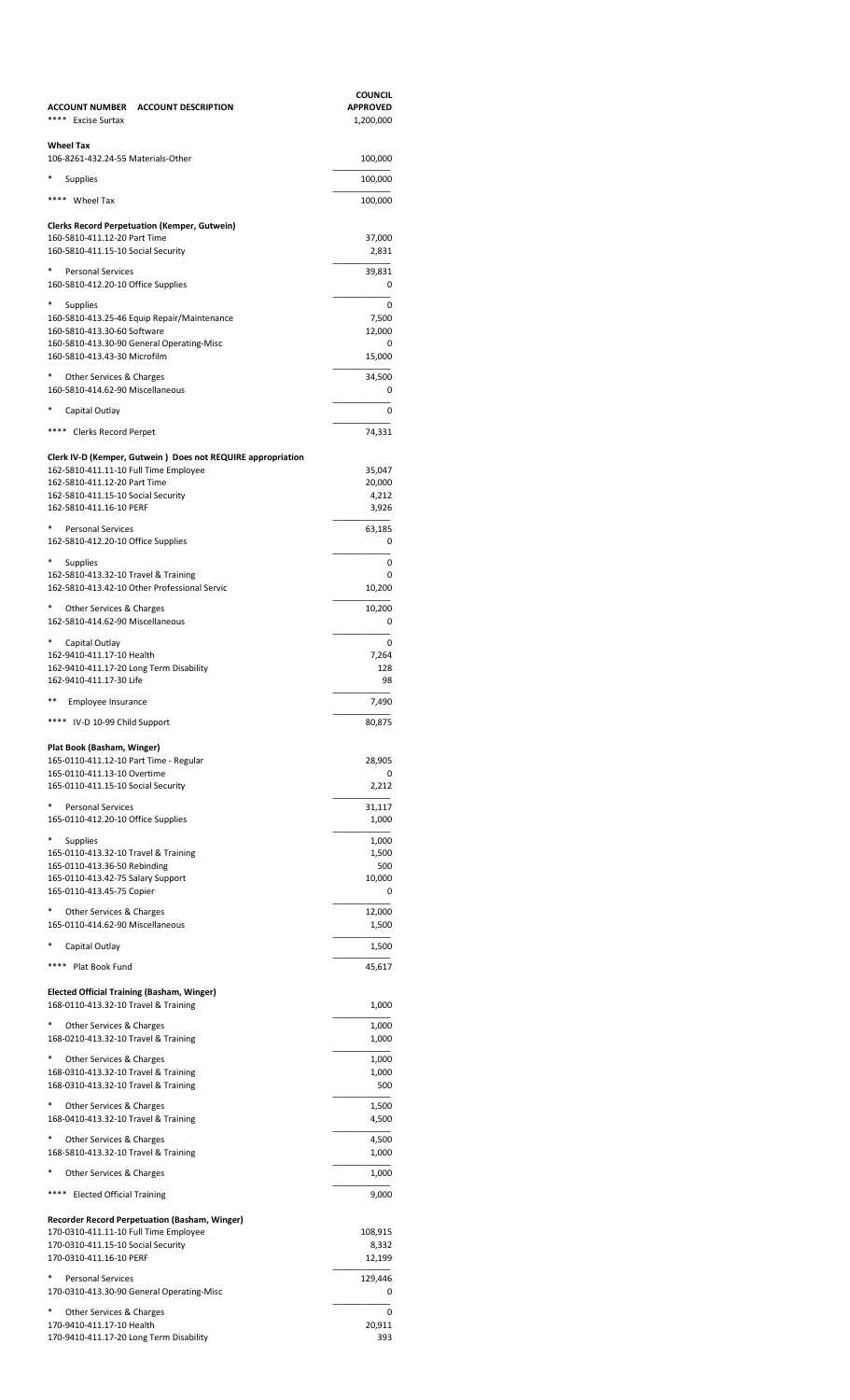| ACCOUNT NUMBER ACCOUNT DESCRIPTION                                                | <b>COUNCIL</b><br><b>APPROVED</b> |
|-----------------------------------------------------------------------------------|-----------------------------------|
| 170-9410-411.17-30 Life<br>170-9410-411.17-50 Workers Compensation                | 295<br>1,461                      |
| **<br>Employee Insurance                                                          | 23,060                            |
| **** Recorder Record Perpet                                                       | 152,506                           |
| ID Security Protection<br>172-0310-411.12-20 Part Time                            | 5,000                             |
| 172-0310-411.15-10 Social Security                                                | 383                               |
| $\ast$<br><b>Personal Services</b><br>172-0310-413.30-90 General Operating-Misc   | 5,383<br>50,000                   |
| *<br>Other Services & Charges                                                     | 50,000                            |
| **** ID Security Protection                                                       | 100,000                           |
| County 911 (Metzger, Williams)                                                    |                                   |
| 191-5410-421.11-10 Full Time Employee<br>191-5410-421.13-10 Overtime              | 52,260<br>7,000                   |
| 191-5410-421.15-10 Social Security<br>191-5410-421.16-10 PERF                     | 4,534<br>6,638                    |
| *<br><b>Personal Services</b>                                                     | 70,432                            |
| 191-5410-423.30-60 Software Services<br>191-5410-423.30-85 911 Trunking Services  | 20,000<br>342,579                 |
| 191-5410-423.32-10 Travel & Training                                              | 10,000                            |
| 191-5410-423.43-10 Contractual Services<br>191-5410-423.43-35 Consultant          | 300,000<br>10,000                 |
| 191-5410-423.45-80 E-911 Payment #1                                               | 0                                 |
| 191-5410-423.45-81 E-911 Payment #2                                               | 0                                 |
| *<br>Other Services & Charges<br>191-5410-424.62-90 Miscellaneous                 | 682,579<br>130,000                |
| *<br>Capital Outlay                                                               | 130,000                           |
| 191-9410-411.17-10 Health<br>191-9410-411.17-20 Long Term Disability              | 13,930<br>190                     |
| 191-9410-411.17-30 Life                                                           | 98                                |
| 191-9410-411.17-40 Unemployment<br>191-9410-411.17-50 Workers Compensation        | 2,000<br>771                      |
| **<br>Employee Insurance                                                          | 16,989                            |
| **** County 911                                                                   | 900,000                           |
| Surveyor Cornerstone Perpetuation (Basham, Winger)                                |                                   |
| 240-0410-411.10-10 Elected Official<br>240-0410-411.11-10 Full Time Employee      | 8,910<br>7,760                    |
| 240-0410-411.15-10 Social Security<br>240-0410-411.16-10 PERF                     | 1,276                             |
| *                                                                                 | 1,868                             |
| <b>Personal Services</b><br>240-0410-412.20-60 Operating                          | 19,814<br>2,000                   |
| 240-0410-412.20-60 Operating<br>240-0410-412.22-20 Gas Oil & Lube                 | 2,000                             |
|                                                                                   | 3,000                             |
| $^*$<br><b>Supplies</b><br>240-0410-413.30-05 Dues & Subscriptions                | 7,000                             |
| 240-0410-413.30-25 Advertising                                                    | 600<br>300                        |
| 240-0410-413.32-10 Travel & Training<br>240-0410-413.36-10 Maintenance & Repair   | 3,000<br>3,000                    |
| 240-0410-413.37-20 Telephone                                                      | 2,500                             |
| 240-0410-413.43-35 Consultant                                                     | 5,000                             |
| *<br>Other Services & Charges<br>240-0410-414.62-90 Miscellaneous                 | 14,400<br>5,500                   |
| *<br>Capital Outlay                                                               | 5,500                             |
| 240-9410-411.17-10 Health<br>240-9410-411.17-20 Long Term Disability              | 3,319<br>56                       |
| 240-9410-411.17-30 Life                                                           | 29                                |
| **<br>Employee Insurance                                                          | 3,404                             |
| **** Surveyor Cornerstone Perp                                                    | 50,118                            |
| F-Lake Detention (Basham, Winger)<br>241-0410-413.69-11 Detention - Constr&Observ | 0                                 |
| 241-0410-413.69-12 Detention - Maintenance                                        | 60,000                            |
| *<br>Other Services & Charges                                                     | 60,000                            |
| **** F-Lake Detention                                                             | 60,000                            |
| General Drain Improvement<br>243-0410-413.30-90 General Operating-Misc            | 1,475,000                         |
| *<br>Other Services & Charges                                                     | 1,475,000                         |
| **** General Drain Improvement                                                    | 1,475,000                         |
| Phase II Stormwater (Basham, Winger)                                              |                                   |
| 247-0410-411.10-10 Elected Official<br>247-0410-411.11-10 Full Time Employee      | 22,276<br>149,328                 |
| 247-0410-411.12-20 Part Time                                                      | 0                                 |
| 247-0410-411.13-10 Overtime<br>247-0410-411.15-10 Social Security                 | 0<br>13,128                       |
| 247-0410-411.16-10 PERF                                                           | 19,220                            |
| *<br><b>Personal Services</b><br>247-0410-412.20-10 Office Supplies               | 203,952<br>25,000                 |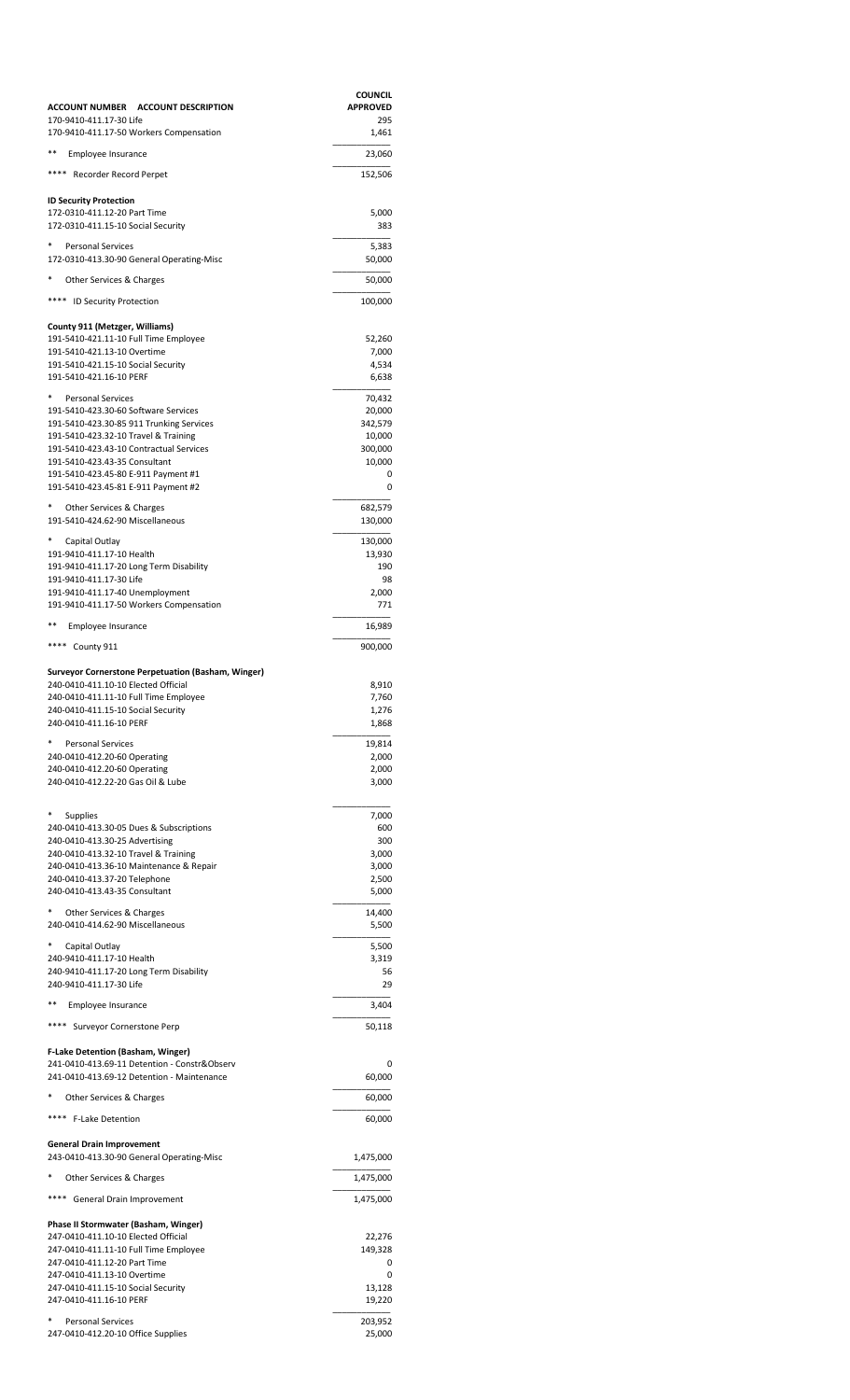|                                                                                              | <b>COUNCIL</b>    |
|----------------------------------------------------------------------------------------------|-------------------|
| ACCOUNT NUMBER ACCOUNT DESCRIPTION                                                           | <b>APPROVED</b>   |
| 247-0410-412.20-15 Equipment<br>247-0410-412.20-20 Printed Forms                             | 10,000<br>10,000  |
| 247-0410-412.20-90 Miscellaneous                                                             | 20,000            |
| 247-0410-412.22-20 Gas Oil & Lube<br>247-0410-412.25-40 Signage                              | 6,000             |
|                                                                                              | 12,000            |
| <b>Supplies</b><br>247-0410-413.30-05 Dues & Subscriptions                                   | 83,000            |
| 247-0410-413.30-10 Mileage Reimbursement                                                     | 2,500<br>2,000    |
| 247-0410-413.30-20 Postage                                                                   | 4,000             |
| 247-0410-413.30-25 Advertising                                                               | 10,000            |
| 247-0410-413.30-60 Software<br>247-0410-413.30-90 General Operating-Misc                     | 10,000<br>12,000  |
| 247-0410-413.30-90 General Operating-Misc                                                    | 3,000             |
| 247-0410-413.30-90 General Operating-Misc                                                    | 5,000             |
| 247-0410-413.32-10 Travel & Training<br>247-0410-413.32-90 Miscellaneous                     | 10,000<br>25,000  |
| 247-0410-413.37-90 Miscellaneous                                                             | 2,000             |
| 247-0410-413.42-10 Other Professional Servic                                                 | 50,000            |
| 247-0410-413.42-10 Other Professional Servic<br>247-0410-413.42-10 Other Professional Servic | 200,000           |
| 247-0410-413.42-15 Legal Notices                                                             | 25,000<br>3,000   |
| 247-0410-413.42-20 Engineering                                                               | 50,000            |
| 247-0410-413.42-90 Miscellaneous                                                             | 30,000            |
| 247-0410-413.43-20 Legal Services<br>247-0410-413.43-60 Contracts-Educator                   | 39,000<br>20,000  |
|                                                                                              |                   |
| Other Services & Charges<br>247-0410-414.62-90 Miscellaneous                                 | 502,500<br>20,000 |
| 247-0410-414.62-90 Miscellaneous                                                             | 5,000             |
|                                                                                              |                   |
| Capital Outlay<br>247-9410-411.17-10 Health                                                  | 25,000<br>36,940  |
| 247-9410-411.17-20 Long Term Disability                                                      | 608               |
| 247-9410-411.17-30 Life                                                                      | 339               |
| 247-9410-411.17-50 Workers Compensation                                                      | 6,939             |
| **<br>Employee Insurance                                                                     | 44,826            |
| **** Phase II Stormwater                                                                     | 859,278           |
|                                                                                              |                   |
| <b>Berlovitz Detention (Basham, Winger)</b>                                                  |                   |
| 248-0410-413.69-11 Detention - Constr&Observ<br>248-0410-413.69-12 Detention - Maintenance   | 6,300<br>0        |
|                                                                                              |                   |
| Other Services & Charges                                                                     | 6,300             |
| **** Berlovitz Detention                                                                     | 6,300             |
|                                                                                              |                   |
| APS - Appropriate on State Cycle<br>250-5910-411.11-10 Full Time Employee                    | 99,679            |
| 250-5910-411.15-10 Social Security                                                           | 7,626             |
| 250-5910-411.16-10 PERF                                                                      | 11,165            |
| <b>Personal Services</b>                                                                     | 118,470           |
| 250-5910-413.30-90 General Operating-Misc                                                    | 0                 |
| 250-5910-413.37-30 Cellular Telephone<br>250-5910-413.40-05 Maintenance                      | 0<br>0            |
| 250-5910-413.40-10 Gasoline & Oil                                                            | 0                 |
| Other Services & Charges                                                                     | 0                 |
| **<br>Prosecutor                                                                             | 0                 |
| 250-9410-411.17-10 Health                                                                    | 15,084            |
| 250-9410-411.17-20 Long Term Disability                                                      | 358               |
| 250-9410-411.17-30 Life                                                                      | 162               |
| **<br>Employee Insurance                                                                     | 15,604            |
| **** Adult Protective Services                                                               | 134,074           |
|                                                                                              |                   |
| Prosecutor Drug Enforcement (Gutwein, Kemper)                                                |                   |
| 257-5910-422.20-10 Office Supplies                                                           | 0                 |
| Supplies                                                                                     | 0                 |
| 257-5910-423.30-90 Miscellaneous<br>257-5910-423.32-10 Travel & Training                     | 19,000<br>0       |
| 257-5910-423.37-30 Cellular Telephone                                                        | 4,000             |
| 257-5910-423.40-05 Maintenance                                                               | 1,000             |
| Other Services & Charges                                                                     | 24,000            |
| 257-5910-424.62-25 Data Processing-Hardware                                                  |                   |
| 257-5910-424.62-70 Vehicles (Plated)                                                         | 12,500            |
| Capital Outlay                                                                               | 12,500            |
| Prosecutor Drug Enforce                                                                      | 36,500            |
|                                                                                              |                   |
| Prosecutor Pre-Trial Diversion (Gutwein, Kemper)                                             |                   |
| 260-5910-411.11-10 Full Time Employee<br>260-5910-411.12-20 Part Time                        | 0<br>35,000       |
| 260-5910-411.13-10 Overtime                                                                  | 25,000            |
| 260-5910-411.15-10 Social Security                                                           | 4,590             |
| 260-5910-411.16-10 PERF                                                                      | 2,800             |
| Personal Services                                                                            | 67,390            |
| 260-5910-412.20-10 Office Supplies                                                           | 18,000            |
| Supplies                                                                                     | 18,000            |
| 260-5910-413.30-05 Dues & Subscriptions                                                      | θ                 |
| 260-5910-413.30-90 General Operating-Misc<br>260-5910-413.30-97 General Law Enforcement      | 10,000<br>15,000  |
| 260-5910-413.32-10 Travel & Training                                                         | 50,000            |
| 260-5910-413.37-30 Cellular Telephone                                                        | 15,000            |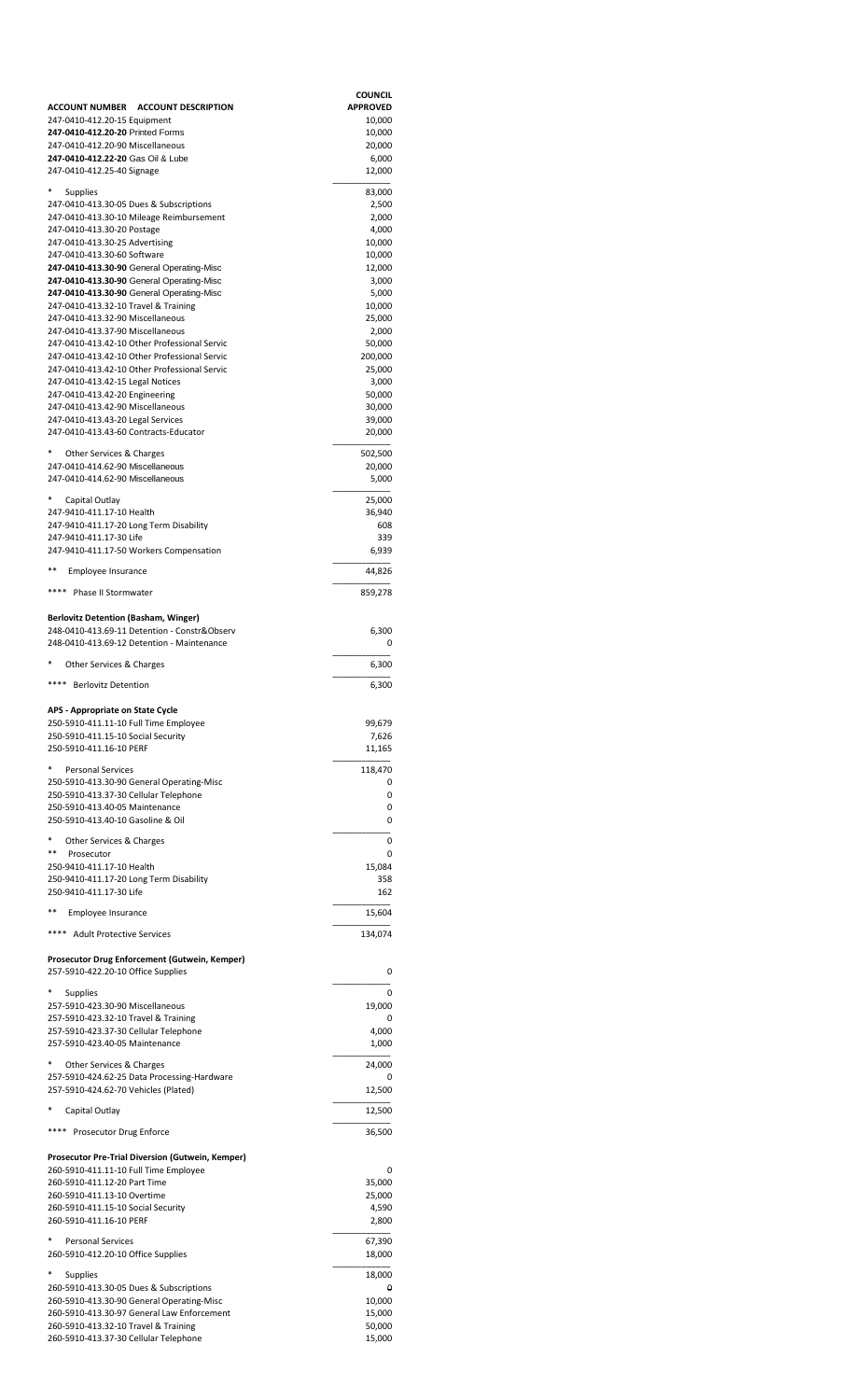|                                                                             | <b>COUNCIL</b>           |
|-----------------------------------------------------------------------------|--------------------------|
| ACCOUNT NUMBER ACCOUNT DESCRIPTION<br>260-5910-413.40-05 Maintenance        | <b>APPROVED</b><br>4,000 |
| 260-5910-413.40-10 Gasoline & Oil                                           | θ                        |
| 260-5910-413.42-05 Project Safe Neighborhood                                | 61,000                   |
| 260-5910-413.42-06 We-Tip<br>260-5910-413.42-10 Other Professional Servic   | 13,000<br>15,000         |
| 260-5910-413.46-55 Law Book Subscriptions                                   | 9,500                    |
| 260-5910-413.46-75 Witness Fees<br>260-5910-413.46-80 Transcripts & Records | 7,500<br>17,500          |
|                                                                             |                          |
| Other Services & Charges<br>260-5910-414.62-45 Office                       | 217,500<br>θ             |
| 260-5910-414.62-70 Vehicles (Plated)                                        | 0                        |
| Capital Outlay                                                              | 0                        |
| 260-5910-424.62-07 Law Enforcement                                          | θ                        |
| Capital Outlay                                                              | 0                        |
| 260-9410-411.17-10 Health<br>260-9410-411.17-20 Long Term Disability        | 0<br>0                   |
| 260-9410-411.17-30 Life                                                     | 0                        |
| **<br>Employee Insurance                                                    | 0                        |
| **** Pre-Trial Diversion                                                    |                          |
|                                                                             | 302,890                  |
| <b>Prosecutor Infraction Diversion (Gutwein, Kemper)</b>                    |                          |
| 261-5910-411.11-10 Full Time Employee<br>261-5910-411.12-20 Part Time       | 36,979<br>0              |
| 261-5910-411.13-10 Overtime                                                 | 0                        |
| 261-5910-411.15-10 Social Security                                          | 2,829                    |
| 261-5910-411.16-10 PERF                                                     | 4,142                    |
| <b>Personal Services</b><br>261-5910-413.30-05 Dues & Subscriptions         | 43,950<br>0              |
| 261-5910-413.32-10 Travel & Training                                        | 0                        |
| 261-5910-413.42-05 Project Safe Neighborhood                                | 0                        |
| 261-5910-413.46-80 Transcripts & Records                                    | 0                        |
| Other Services & Charges                                                    | 0                        |
| 261-9410-411.17-10 Health<br>261-9410-411.17-20 Long Term Disability        | 15,084<br>135            |
| 261-9410-411.17-30 Life                                                     | 98                       |
| Employee Insurance                                                          | 15,317                   |
| **** Infraction Diversion                                                   | 59,267                   |
|                                                                             |                          |
| Prosecutor Federal Drug Forfeitures (Gutwein, Kemper)                       |                          |
| 263-5910-413.30-90 General Operating-Misc                                   | 28,000                   |
| Other Services & Charges<br>263-5910-414.62-70 Vehicles (Plated)            | 20,000                   |
| 263-5910-414.62-70 Vehicles (Plated)                                        | 10,000                   |
| Capital Outlay                                                              | 30,000                   |
| **<br>Prosecutor                                                            | 58,000                   |
| ****<br>Federal Drug Forfeitures                                            | 58,000                   |
|                                                                             |                          |
| Reassessment (Basham, Winger)<br>280-0510-411.11-10 Full Time Employee      | 67,252                   |
| 280-0510-411.12-20 Part Time                                                | 68,000                   |
| 280-0510-411.12-50 Board Members<br>280-0510-411.13-10 Overtime             | 7,200<br>0               |
| 280-0510-411.14-10 Additional Pay                                           | 500                      |
| 280-0510-411.15-10 Social Security                                          | 10,936                   |
| 280-0510-411.16-10 PERF                                                     | 7,589                    |
| <b>Personal Services</b>                                                    | 161,477                  |
| 280-0510-412.20-10 Office Supplies<br>280-0510-412.20-20 Printed Forms      | 2,800<br>1,900           |
| Supplies                                                                    | 4,700                    |
| 280-0510-413.30-05 Dues & Subscriptions                                     | 30,000                   |
| 280-0510-413.30-20 Postage                                                  | 21,800                   |
| 280-0510-413.30-25 Advertising<br>280-0510-413.30-60 Software               | 450<br>44,780            |
| 280-0510-413.32-10 Travel & Training                                        | 500                      |
| 280-0510-413.38-40 Vehicle<br>280-0510-413.40-05 Maintenance                | 1,600<br>1,500           |
| 280-0510-413.40-10 Gasoline & Oil                                           | 4,000                    |
| 280-0510-413.43-35 Consultant                                               | 30,000                   |
| 280-0510-413.43-90 Miscellaneous<br>280-0510-413.45-75 Copier               | 18,000<br>0              |
| Other Services & Charges                                                    |                          |
| 280-0510-414.62-70 Vehicles (Plated)                                        | 152,630<br>0             |
| 280-0510-414.62-90 Miscellaneous                                            | 0                        |
| Capital Outlay                                                              | 0                        |
| 280-9410-411.17-10 Health                                                   | 7,264                    |
| 280-9410-411.17-20 Long Term Disability<br>280-9410-411.17-30 Life          | 237<br>197               |
| 280-9410-411.17-40 Unemployment                                             | 110                      |
| 280-9410-411.17-50 Workers Compensation                                     | 1,739                    |
| **<br>Employee Insurance                                                    | 9,547                    |
| ****<br>Reassessment                                                        | 328,354                  |
| Sales Disclosure (Basham, Winger)                                           |                          |
| 285-0510-412.20-10 Office Supplies                                          | 0                        |
| Supplies                                                                    | 0                        |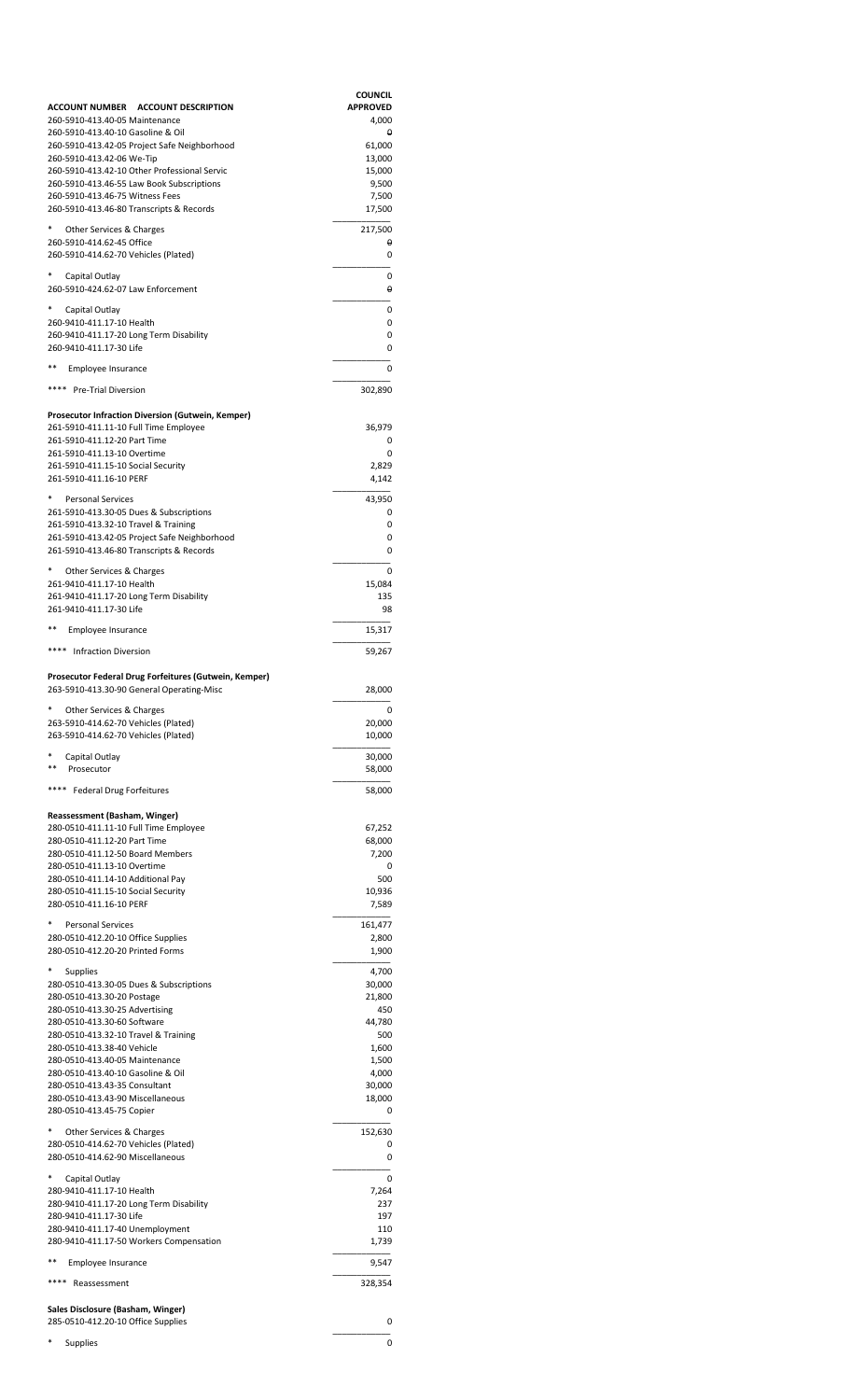|                                                                                              | <b>COUNCIL</b>            |
|----------------------------------------------------------------------------------------------|---------------------------|
| ACCOUNT NUMBER ACCOUNT DESCRIPTION<br>285-0510-413.30-60 Software                            | <b>APPROVED</b><br>15,000 |
| 285-0510-413.30-90 General Operating-Misc<br>285-0510-413.32-10 Travel & Training            | 0<br>0                    |
| Other Services & Charges                                                                     | 15,000                    |
| 285-0510-414.62-70 Vehicles (Plated)<br>285-0510-414.62-90 Miscellaneous                     | 0<br>0                    |
| Capital Outlay                                                                               | 0                         |
| ****<br>Sales Disclosure                                                                     | 15,000                    |
| EDIT Surveyor (Basham, Winger)                                                               |                           |
| 301-0420-411.10-10 Elected Official<br>301-0420-411.11-10 Full Time Employee                 | 17,820<br>140,361         |
| 301-0420-411.12-20 Part Time                                                                 | 8,000                     |
| 301-0420-411.13-10 Overtime                                                                  | 4,000                     |
| 301-0420-411.15-10 Social Security<br>301-0420-411.16-10 PERF                                | 13,019<br>18,165          |
| <b>Personal Services</b>                                                                     | 201,365                   |
| 301-0430-413.52-20 Drainage Projects<br>301-0430-413.52-30 Gen'l Drain Improvements          | 1,000,000<br>0            |
| Other Services & Charges<br>$***$<br>Surveyor                                                | 1,000,000<br>1,201,365    |
| <b>EDIT Commissioners (Kemper, Underwood)</b>                                                |                           |
| 301-1110-411.11-10 Full Time Employee                                                        | 45,332                    |
| 301-1110-411.13-10 Overtime<br>301-1110-411.15-10 Social Security                            | 0<br>3,468                |
| 301-1110-411.16-10 PERF                                                                      | 5,078                     |
| <b>Personal Services</b>                                                                     | 53,878                    |
| 301-1110-413.32-10 Travel & Training<br>301-1110-413.32-20 Training/Certifications           | 7,500<br>5,000            |
| 301-1110-413.40-05 Maintenance                                                               | 0                         |
| 301-1110-413.42-10 Other Professional Servic<br>301-1110-413.42-10 Other Professional Servic | 100,000<br>41,500         |
| 301-1110-413.42-10 Other Professional Servic                                                 | 100,000                   |
| 301-1110-413.42-10 Other Professional Servic                                                 | 30,000                    |
| 301-1110-413.42-10 Other Professional Servic<br>301-1110-413.43-35 Consultant                | 50,000<br>0               |
| 301-1110-413.44-15 Parking Garage Debt                                                       | 405,000                   |
| 301-1110-413.44-15 Parking Garage Debt                                                       | 106,200                   |
| 301-1110-413.44-60 Radio Lease/Sheriff<br>301-1110-413.44-85 Grant Contingency               | 0<br>10,000               |
| 301-1110-413.58-23 L/WL Development Corp                                                     | 100,000                   |
| 301-1110-413.58-44 Intersection Connection                                                   | 200,000                   |
| 301-1110-413.58-65 Riggs Comm Health Clinic                                                  | 33,000                    |
| 301-1110-413.58-90 Wabash River Enhance Corp<br>Memorial Island Project                      | 30,000<br>200,000         |
| Bicentennial                                                                                 | 10,000                    |
| 301-1110-413.58-99 Economic Development                                                      | 0                         |
| Other Services & Charges                                                                     | 1,428,200                 |
| 301-1110-414.61-30 Office<br>301-1110-414.61-30 Office                                       | 1,000,000<br>100,000      |
| 301-1110-414.61-75 Residential Improvements                                                  | 250,000                   |
| 301-1110-414.61-75 Residential Improvements                                                  | 250,000                   |
| 301-1110-414.61-90 Storage Building<br>301-1110-414.62-25 Data Processing-Hardware           | 1,250,000<br>143,330      |
| 301-1110-414.62-27 Data Processing-Software                                                  | 117,000                   |
| 301-1110-414.62-30 Emergency Equipment                                                       | 92,500                    |
| 301-1110-414.62-30 Emergency Equipment                                                       | 20,000                    |
| 301-1110-414.62-70 Vehicles (Plated)<br>301-1110-414.62-71 Ambulances                        | 210,000<br>100,000        |
| 301-1110-414.67-10 Infrastructure                                                            | 1,000,000                 |
| 301-1110-414.77-90 Vacant Land                                                               | 1,000,000<br>0            |
| Capital Outlay                                                                               | 5,532,830                 |
| <b>County Commissioners</b>                                                                  | 7,014,908                 |
| EDIT MITS (Underwood, Winger)<br>301-1410-413.30-60 Software                                 | 530,609                   |
| 301-1410-413.43-55 Hardware Maintenance                                                      | 0                         |
| 301-1410-413.43-55 Hardware Maintenance<br>301-1410-413.62-15 Communication                  | 61,605<br>0               |
| 301-1410-413.62-25 Data Processing-Hardware                                                  | 88,750                    |
| 301-1410-413.62-26 Data Processing - VOIP<br>301-1410-413.62-27 Software                     | 0<br>0                    |
| Other Services & Charges                                                                     | 680,964                   |
| 301-1420-411.10-30 Appointed Official                                                        | 36,544                    |
| 301-1420-411.11-10 Full Time Employee<br>301-1420-411.15-10 Social Security                  | 114,046<br>11,521         |
| 301-1420-411.16-10 PERF                                                                      | 16,867                    |
| <b>Personal Services</b>                                                                     | 178,978                   |
| 301-1420-412.20-10 Office Supplies                                                           | 1,000                     |
| 301-1420-412.20-10 Office Supplies                                                           | 3,000                     |
| <b>Supplies</b><br>301-1420-413.30-60 Software                                               | 4,000                     |
| 301-1420-413.32-10 Travel & Training                                                         | 53,283<br>2,515           |
| 301-1420-413.32-10 Travel & Training                                                         | 4,475                     |
| 301-1420-413.43-90 Miscellaneous                                                             | 67,979                    |
| Other Services & Charges                                                                     | 128,252                   |
| 301-1420-414.62-28 Software - Licensing                                                      | 0                         |
| Capital Outlay                                                                               | 0                         |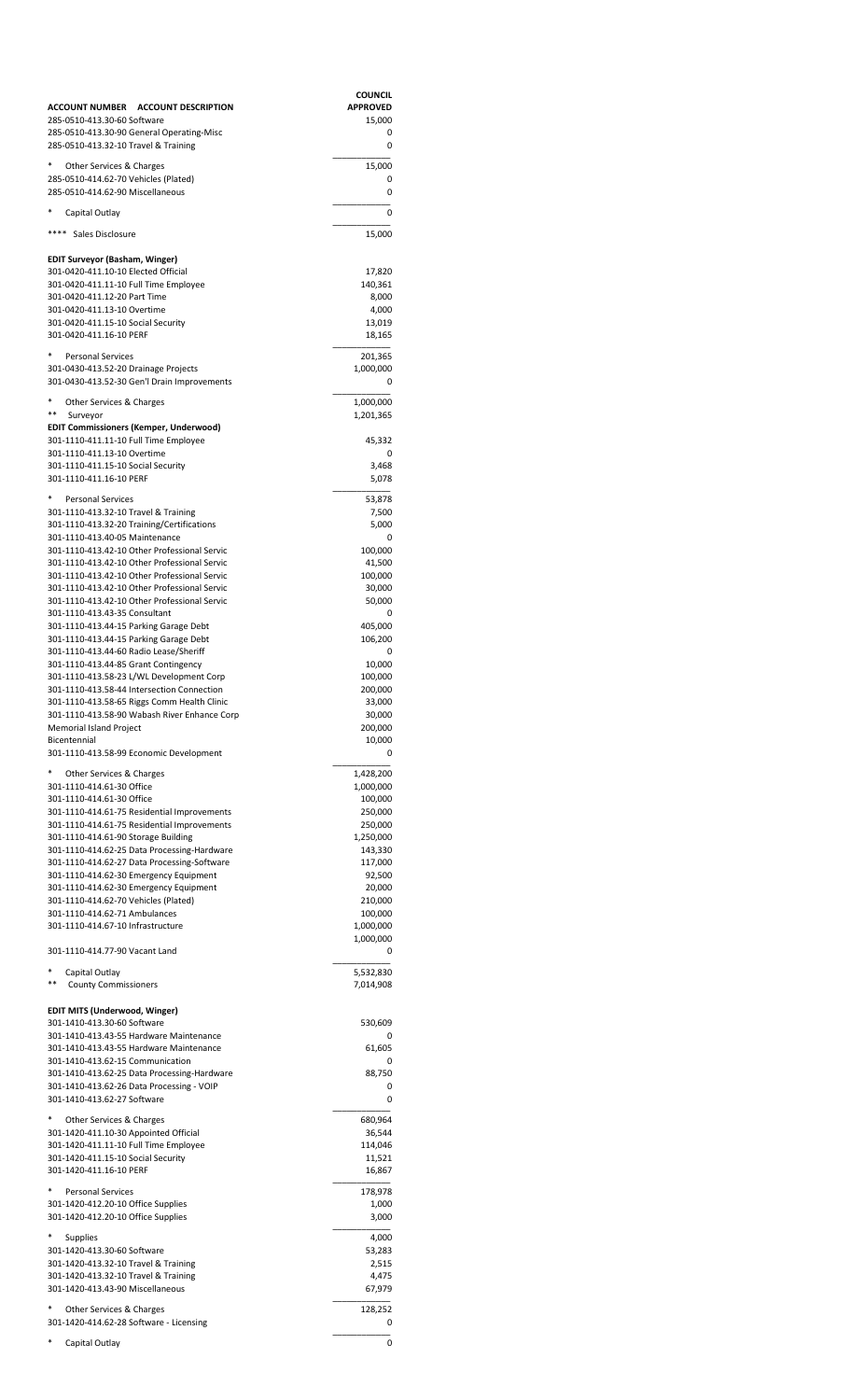| ACCOUNT NUMBER ACCOUNT DESCRIPTION<br>**<br><b>MITS</b>                              | <b>COUNCIL</b><br><b>APPROVED</b><br>992,194 |
|--------------------------------------------------------------------------------------|----------------------------------------------|
| <b>EDIT Employee Insurance/Benefits</b>                                              |                                              |
| 301-9410-411.17-10 Health<br>301-9410-411.17-20 Long Term Disability                 | 84,306<br>1,274                              |
| 301-9410-411.17-30 Life                                                              | 659                                          |
| 301-9410-411.17-50 Workers Compensation                                              | 12,029                                       |
| **<br>Employee Insurance<br>301-9800-413.30-90 General Operating-Misc                | 98,268<br>0                                  |
| *<br>Other Services & Charges                                                        | 0                                            |
| ****<br>EDIT                                                                         | 9,306,735                                    |
| Transfer & Recycling                                                                 | -493,265                                     |
| 306-1110-413.30-90 General Operating-Misc                                            | 0                                            |
| 306-1110-413.42-10 Other Professional Servic                                         | 8,500                                        |
| Other Services & Charges                                                             | 8,500                                        |
| **** Transfer & Recycling                                                            | 8,500                                        |
| Parking Garage (Kemper, Underwood)                                                   |                                              |
| 322-1110-411.13-10 Overtime<br>322-1110-411.15-10 Social Security                    | 1,800<br>138                                 |
| 322-1110-411.16-10 PERF                                                              | 202                                          |
| *<br><b>Personal Services</b>                                                        | 2,140                                        |
| 322-1110-413.30-25 Advertising                                                       | 0                                            |
| 322-1110-413.30-90 General Operating-Misc<br>322-1110-413.36-10 Maintenance & Repair | 2,000<br>43,621                              |
| 322-1110-413.37-90 Miscellaneous                                                     | 20,000                                       |
| 322-1110-413.38-20 Liability<br>322-1110-413.38-30 Property                          | 1,525<br>9,116                               |
| 322-1110-413.43-70 Management                                                        | 57,600                                       |
| *<br>Other Services & Charges<br>322-1110-414.61-40 Depreciation                     | 133,862<br>50,000                            |
| *<br>Capital Outlay                                                                  | 50,000                                       |
| **** Parking Garage Maint                                                            | 186,002                                      |
| Local Health Maintenance (Underwood, Williams)                                       |                                              |
| 460-9010-451.11-10 Full Time Employee                                                | 37,092                                       |
| 460-9010-451.12-10 Part Time - Regular                                               | 1,459                                        |
| 460-9010-451.12-20 Part Time - Other<br>460-9010-451.15-10 Social Security           | 19,105<br>4,411                              |
| 460-9010-451.16-10 PERF                                                              | 4,155                                        |
| *<br><b>Personal Services</b>                                                        | 66,222                                       |
| 460-9010-453.42-10 Professional Services                                             | 0                                            |
| *<br>Other Services & Charges<br>460-9010-454.62-90 Miscellaneous                    | 0<br>0                                       |
| *<br>Capital Outlay                                                                  | 0                                            |
| 460-9410-411.17-10 Health<br>460-9410-411.17-20 Long Term Disability                 | 8,995<br>124                                 |
| 460-9410-411.17-30 Life                                                              | 98                                           |
| **<br>Employee Insurance                                                             | 9,217                                        |
| ****<br>Local HealthMaintenance B                                                    | 75,439                                       |
|                                                                                      |                                              |
| Probation User Fees (Gutwein, Kemper)<br>510-6110-421.11-10 Full Time Employee       |                                              |
| 510-6110-421.12-20 Part Time                                                         | 173,672<br>34,000                            |
| 510-6110-421.13-10 Overtime                                                          | 0                                            |
| 510-6110-421.15-10 Social Security<br>510-6110-421.16-10 PERF                        | 15,887<br>19,452                             |
| <b>Personal Services</b>                                                             | 243,011                                      |
| 510-6110-422.20-10 Office Supplies                                                   | 24,000                                       |
| <b>Supplies</b>                                                                      | 24,000                                       |
| 510-6110-423.30-05 Dues & Subscriptions                                              | 2,000                                        |
| 510-6110-423.30-45 Drug & Alcohol Screens<br>510-6110-423.30-90 Miscellaneous        | 15,000<br>6,000                              |
| 510-6110-423.32-10 Travel & Training                                                 | 15,000                                       |
| 510-6110-423.37-30 Cellular Telephone                                                | 3,000                                        |
| 510-6110-423.43-26 Shredding<br>510-6110-423.60-83 Interstate Compact Fees           | 800<br>3,500                                 |
| Other Services & Charges                                                             | 45,300                                       |
| 510-6210-421.11-10 Full Time Employee                                                | 0                                            |
| 510-6210-421.15-10 Social Security                                                   | 0                                            |
| 510-6210-421.16-10 PERF                                                              | 0                                            |
| <b>Personal Services</b><br>510-9410-421.17-10 Health                                | 0<br>48,771                                  |
| 510-9410-421.17-20 Long Term Disability                                              | 611                                          |
| 510-9410-421.17-30 Life                                                              | 394                                          |
| 510-9410-421.17-40 Unemployment<br>510-9410-421.17-50 Workers Compensation           | 8,200<br>2,167                               |
| **<br>Employee Insurance                                                             | 60,143                                       |
| <b>Probation User Fees</b>                                                           | 372,454                                      |
|                                                                                      |                                              |